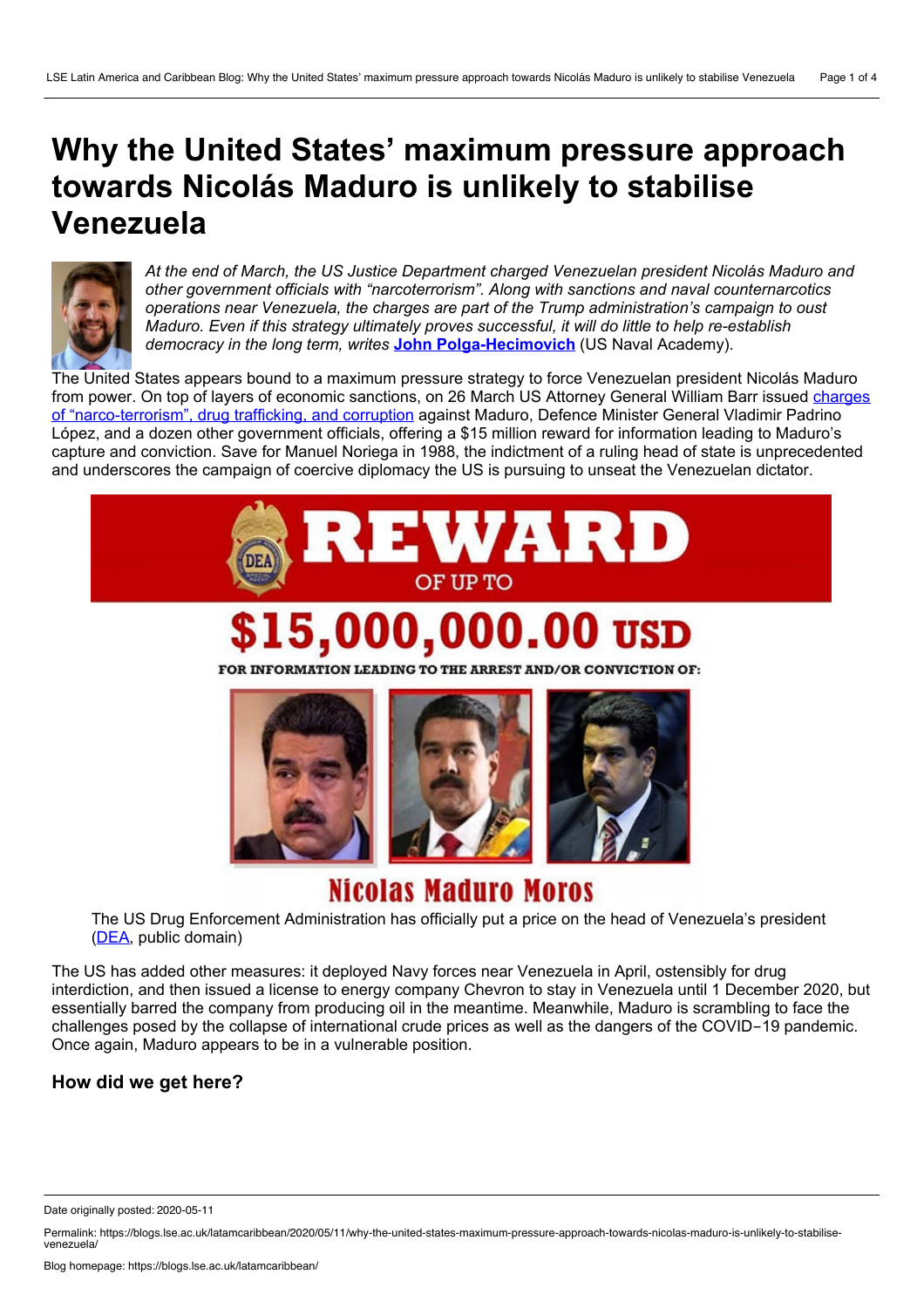Since Maduro took office in April 2013 after the death of his mentor Hugo Chávez, Venezuela has descended from a hybrid regime – combining democratic and authoritarian traits – into an outright dictatorship. Maduro postponed a recall referendum against him in late 2016 and was re-elected in a fraudulent [election](https://blogs.lse.ac.uk/latamcaribbean/2018/05/18/venezuela-elections-2018-evaluating-electoral-conditions-in-an-authoritarian-regime/) in May 2018, closing off institutional channels of political change. During this time, the country's economy contracted and hyperinflation left a majority of the population mired in poverty, both factors contributing to the more than 4.5 million people who have emigrated.

On the basis of the flawed presidential election, the political opposition used a constitutional article to declare the office of the president vacant, and voted in Juan Guaidó, then president of the National Assembly of Venezuela, as interim president in January 2019. Many democratic governments around the world subsequently recognised Guaidó, while Maduro retains the backing of the armed forces and the leaders of Russia and China, amongst others. The Donald Trump administration, meanwhile, has promised to unseat Maduro, pursuing an escalating series of economic sanctions against individuals and the state-owned oil company Petróleos de Venezuela (PdVSA) in 2018 and 2019.

#### **Narcoterrorism**

The March indictment of Maduro and other senior officials on charges of narcotrafficking and support for terrorism against the US ratchets up the pressure on the Venezuelan government. Amongst other accusations, the Department of Justice contends that Maduro is a leader of the so-called "Cartel de los Soles" (Cartel of the Suns) drug trafficking organisation and has used Venezuelan state infrastructure to conspire with the demobilised FARC guerrilla group in Colombia in order "to flood the United States with cocaine in order to [undermine](https://www.justice.gov/opa/pr/nicol-s-maduro-moros-and-14-current-and-former-venezuelan-officials-charged-narco-terrorism) the health and wellbeing of our nation." The four different charges carry a mandatory minimum sentence of 50 years' imprisonment.

As I have written [elsewhere,](https://www.researchgate.net/publication/331313327_Organized_Crime_and_the_State_in_Venezuela_under_Chavismo) evidence shows that Maduro and his *Chavista* political movement have played major roles in facilitating organised crime and narcotrafficking in Venezuela. However, the indictment appears to stretch the concept of "narcoterrorism", which is used to link drug proceeds to the financing of terrorism. There is no evidence that the Cartel of the Suns – the informal name for a loose network of military officers and government officials engaged in competition over cocaine trafficking routes – is directly engaged in terrorism. Instead, the US government makes the case that the accused were part of a conspiracy that worked with the FARC to turn Venezuela into a transshipment centre for moving cocaine from Colombia to the US, thereby financing FARC terror activities.



- Navy destroyers
- **Coast Guard Cutters**
- Navy littoral combat ships

Date originally posted: 2020-05-11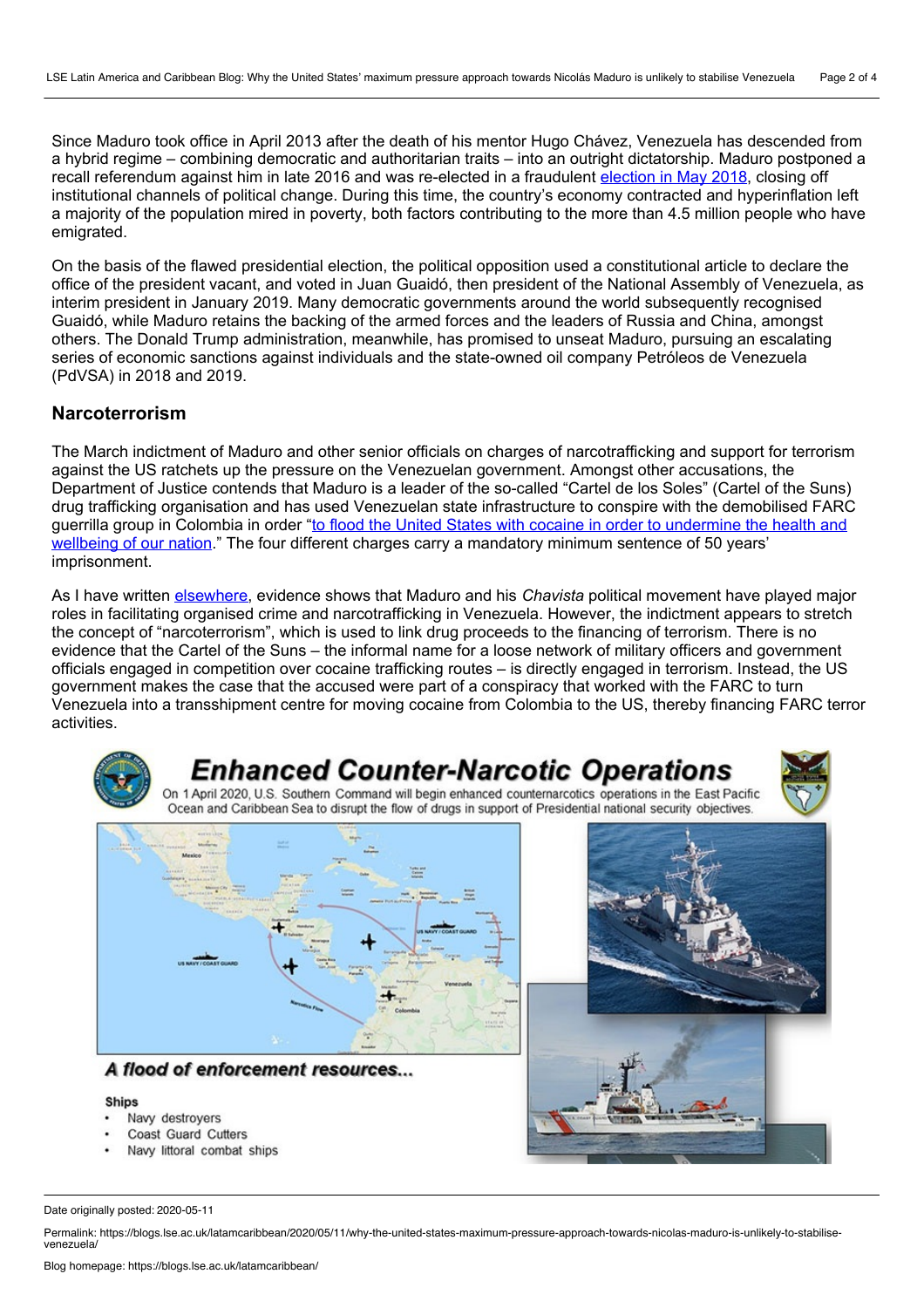The US Southern Command (SOUTHCOM) began "enhanced counter-narcotic operations" close to Venezuela in April 2020 [\(Department](https://www.southcom.mil/MEDIA/IMAGERY/igphoto/2002274765/) of Defense, public domain)

Moreover, although the indictment alleges the Venezuelan officials' activities in narcoterrorism and related crimes "[since](https://www.justice.gov/opa/pr/nicol-s-maduro-moros-and-14-current-and-former-venezuelan-officials-charged-narco-terrorism) at least 1999," this is not reflected in most prior public US declarations. The US Southern Command (USSOUTHCOM) annual posture statements, which document the combatant command's priorities in South America, mention "narcoterrorism" 7 times between 2001 and 2017—but always in reference to Peru and Colombia. The 2018 statement mentions the term once, superficially, in relation to Venezuela, while the 2020 Posture Statement asserts, "Maduro has allowed Venezuela to become a safe haven for the ELN, FARC dissidents, and drug traffickers while the Venezuelan people starve". If Maduro were facilitating a ["narco-terrorist"](https://www.southcom.mil/Portals/7/Documents/Posture%20Statements/SASC%20SOUTHCOM%20Posture%20Statement_FINAL.pdf?ver=2020-01-30-081357-560) government, it seems likely that more posture statements in the past would have mentioned this pressing concern, à la Colombia or Peru.

#### **The US War of Attrition**

Regardless, setting aside the exact nature of the charges and their legal merits, US actions clearly reflect a calculation that Maduro's government is vulnerable. Days after the narco-trafficking charges, the US State Department released a proposed "[Democratic](https://www.state.gov/democratic-transition-framework-for-venezuela/) Transition Framework for Venezuela" in which both Maduro and Guaidó would step aside to allow a new council of state to preside over presidential elections. Unfortunately, coming on the heels of the indictments, Maduro quickly rejected the framework – something likely to happen to any [US-proposed](https://www.caracaschronicles.com/2020/03/31/elliott-abrams-discovers-warm-water/) plan.

However, the US government may see this as a war of attrition. Economic sanctions have helped squeeze the economy while the recent crash in oil prices has further reduced revenues – oil proceeds have traditionally accounted for the vast majority of Venezuela's export earnings and state finances. Further, this comes against the backdrop of the pandemic. Venezuela has reported only a small number of cases, but it is one of the worst prepared countries in the world to deal with COVID-19. As a result, in reference to the indictment, Attorney General Barr said the timing was right precisely because "people are [suffering](https://www.washingtonpost.com/world/the_americas/the-united-states-indicts-venezuelas-maduro-on-narco-terrorism-charges/2020/03/26/a5a64122-6f68-11ea-a156-0048b62cdb51_story.html)."

There are further examples of the US exercising maximum pressure. At his own COVID-19 briefing on 1 April, President Donald Trump announced that the United States was launching "enhanced counternarcotics operations" in the Caribbean near Venezuela, the scale of which is [particularly](https://twitter.com/adam_wola/status/1245691350344925186) unusual for the region. Later in April, the Office of Foreign Assets Control (OFAC) of the US Treasury issued licenses for Chevron and service operators in Venezuela to stay until December 1, 2020, but it also barred the enterprises from new oil drilling, extraction, refining, or capital expenditures. In short, US policymakers are betting that Maduro will be unable to outlast all these obstacles.

For his part, Maduro has already created more problems. In his scramble to quell growing discontent and protests over the affordability of goods and a gasoline shortage, he reinstated price control [measures](https://www.reuters.com/article/venezuela-economy/venezuelas-maduro-warns-of-new-price-controls-as-inflation-spikes-idUSXXN2CB000) after they had been relaxed starting last year. This probably signals an increase in food scarcity and hunger, and it could increase domestic pressure for political change. Adding to this, Venezuela will have to confront the wave of [migrants](https://www.reuters.com/article/us-health-coronavirus-venezuela-migrants/venezuelan-migrants-quarantined-in-crowded-shelters-as-they-return-home-idUSKBN21P361) returning from a locked-down Colombia.

#### **The US is not looking to the long term**

One immediate effect the indictment had was to scuttle preliminary talks between Maduro and Guaidó over a partial truce that would allow them to make a joint appeal for international aid to deal with COVID-19. This obviously does not augur well for the country's immediate future or its preparation for the arrival of the pandemic. Official data are unreliable, but it appears that Venezuela has yet to fully reckon with the spread of COVID-19. The long-term implications are almost as gloomy. The new strategy seemingly takes a negotiated solution to the country's political crisis permanently off the table by further raising the exit costs for Maduro and his cronies.

Date originally posted: 2020-05-11

Permalink: https://blogs.lse.ac.uk/latamcaribbean/2020/05/11/why-the-united-states-maximum-pressure-approach-towards-nicolas-maduro-is-unlikely-to-stabilise-<br>venezuela/